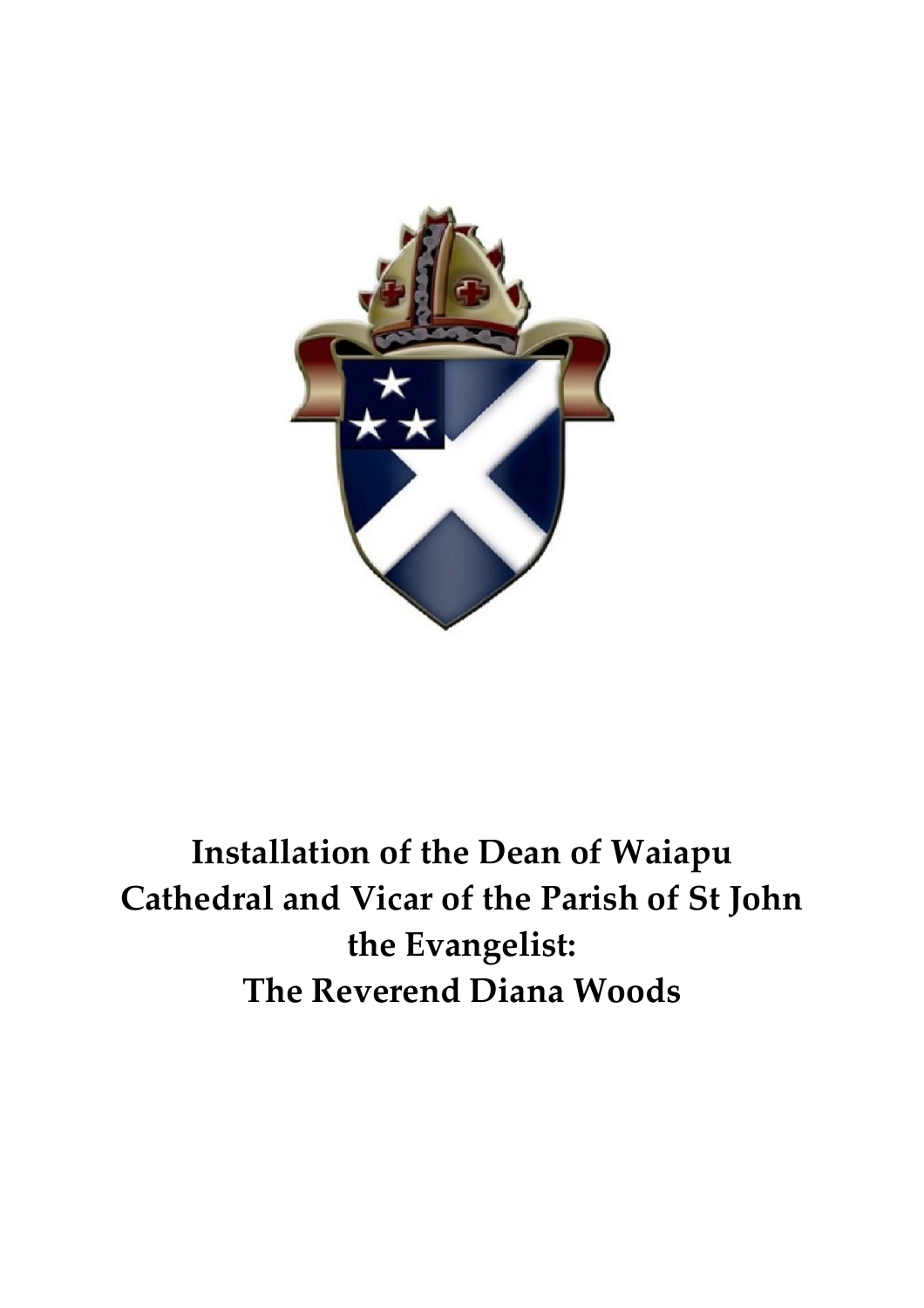**Officiant:** The Rt. Rev'd Andrew Hedge, *Bishop of Waiapu, with* the Rt. Rev'd Ngarahu Katene*, te Manawa o te Wheke* **Precentor:** The Rev'd Canon Jenny Chalmers **Reader:** The Rev'd Sue Matthews, *Deacon Assistant* **Director of Music:** Anthony Tattersall **RNZAF Director of Music:** Flight Lieutenant David Gallaher

*With the Cathedral choir, Cathedral Strings, members of the Bach choir of Wellington, and members of the Royal New Zealand Airforce band.* 

#### **Order of Procession**

*Master of clergy: The Rev'd Alister Hendery*

Choir Crucifer Cathedral Choir Director of Music

Crucifer Deacons Diocesan Clergy Visiting Clergy Dean Emeritus Visiting Deans

Chancellor & Diocesan Registrar Archdeacons Cathedral Clergy Canon and Chapter

> Cathedral Wardens The Bishops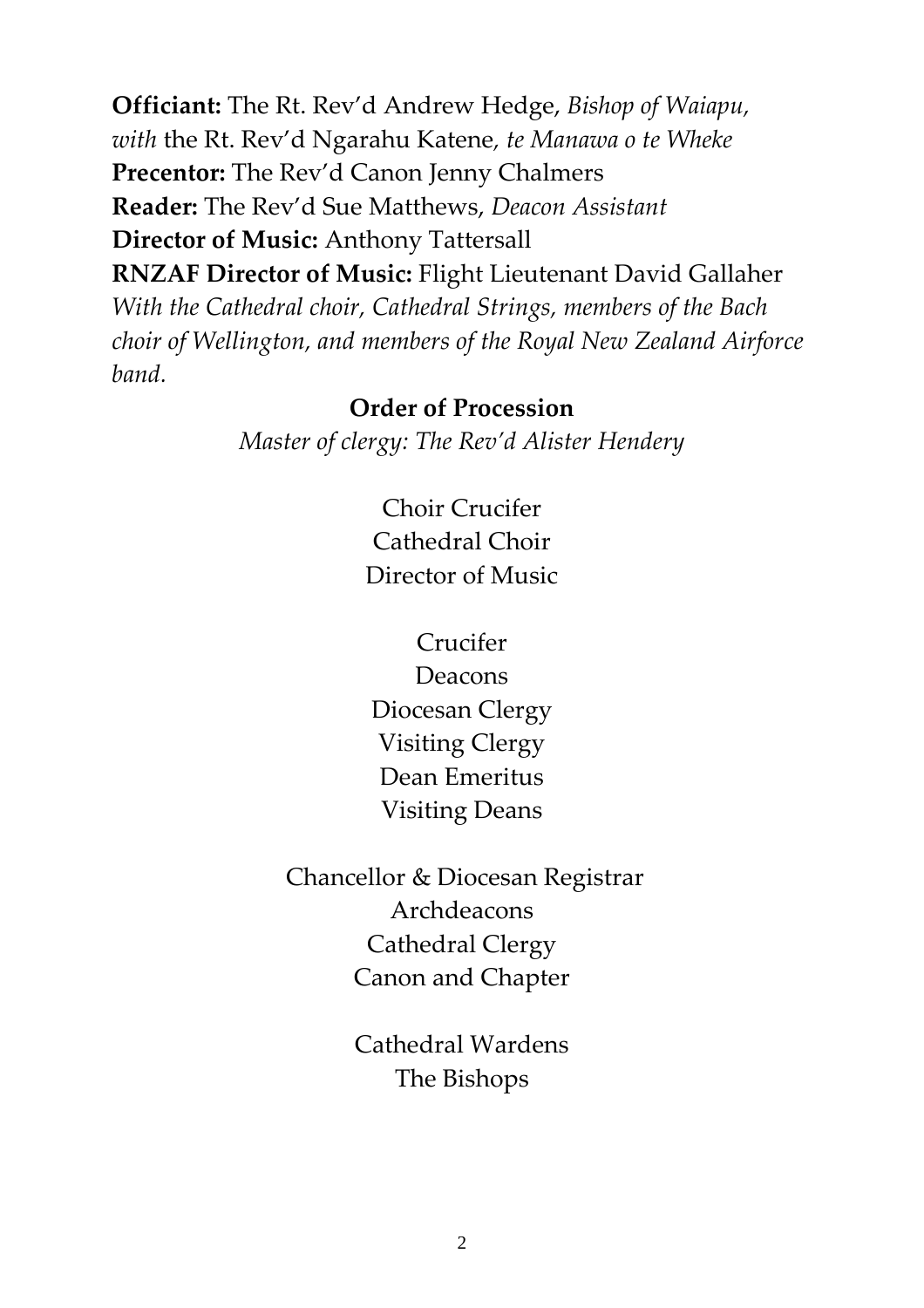### **Prelude:** *RNZAF Band*

**Processional**: *All people that on earth do dwell...*

| 1. All people that on earth do                                        | 2. The Lord ye know is God    |
|-----------------------------------------------------------------------|-------------------------------|
| dwell,                                                                | indeed,                       |
| Sing to the Lord with                                                 | Without our aid he did us     |
| cheerful voice;                                                       | make;                         |
| Serve him with fear, his                                              | We are his flock, he doth us  |
| praise forth tell,                                                    | feed,                         |
| Come ye before him and                                                | And for his sheep he doth us  |
| rejoice.                                                              | take.                         |
| 3. O enter then his gates with 4. For why the Lord our God<br>praise, | is good:                      |
| Approach with joy his courts                                          | His mercy is forever sure;    |
| unto;                                                                 | His truth at all times firmly |
| <b>Praise laud and bless his</b>                                      | stood,                        |
| name always.                                                          | And shall from age to age     |
| For it is seemly so to do.                                            | endure.                       |
|                                                                       |                               |

**5. To Father, Son and Holy Ghost, The God whom heaven and earth adore, From men and from the angel host Be praise and glory ever more.**

> Words: K Kethe Tune: OLD HUNDRETH arr. Ralph Vaughan Williams

*The Dean elect, the nominators, and her supporters enter the Cathedral*

**Mihi Whakatau:** Mr Ngahiwi Tomoana *on behalf of Tairawhiti*  Waiata *(choir) He Hōnore, He Korōria*

Traditional: arr Bill Bennett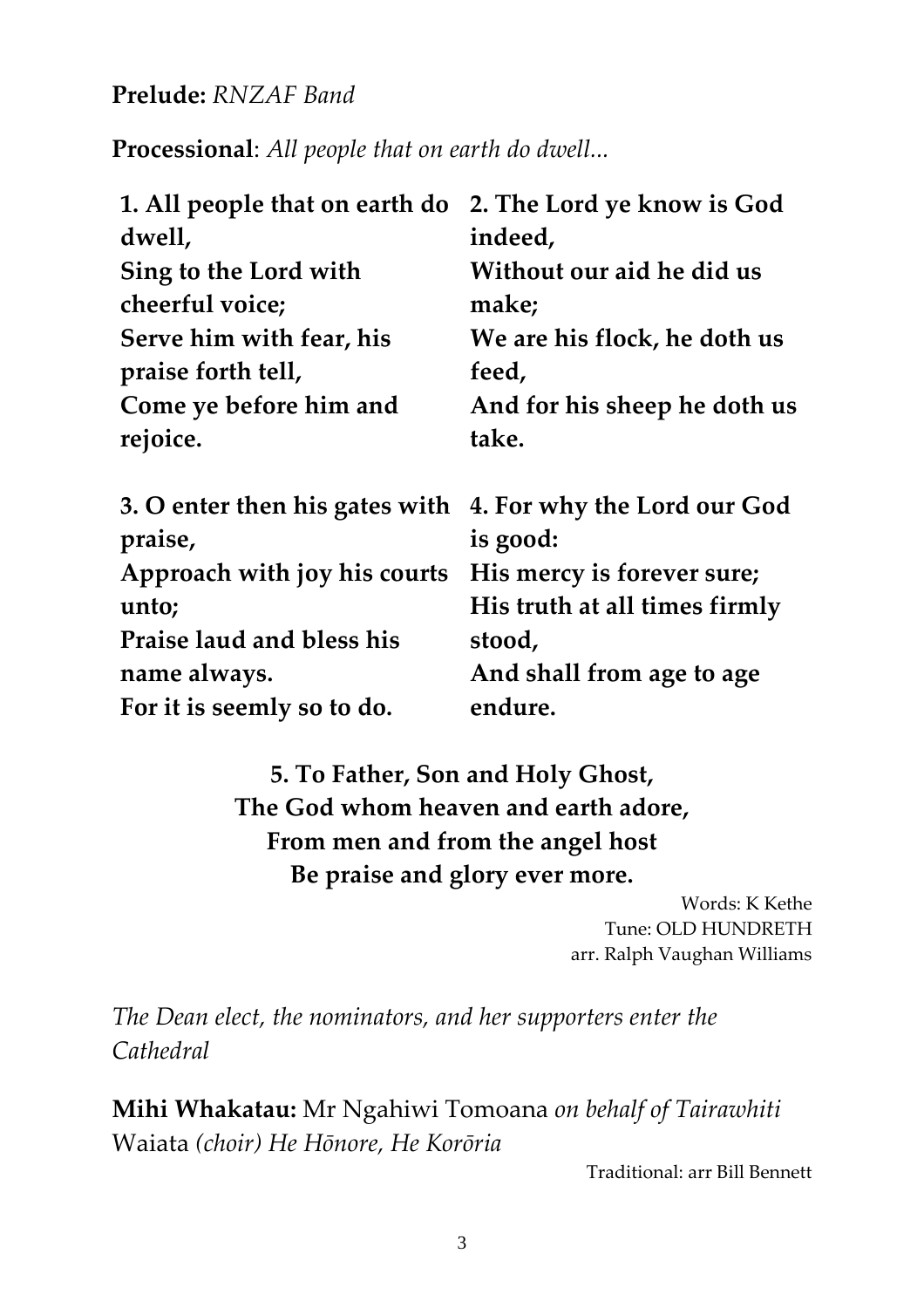*Response:* The Dean elect's supporters Waiata

### **Welcome:** *Bishop Andrew Hedge*

E te whānau a te Karaiti, we have gathered here this evening to celebrate the life and ministry of the Waiapu Cathedral of St John the Evangelist. We welcome amongst us family and friends of the Reverend Di Woods. We also welcome representatives of the Airforce and its chaplaincy, and representatives from Wellington Cathedral of St Paul and the Diocese from which she has come.

We thank you for the support you have offered Di in her recent ministry, and for your presence here tonight. We welcome also representatives of the other churches of Napier, the people of the Parish, clergy from this Diocese, and visiting clergy, and representatives of the Hawkes Bay community, as we license and install Di as Dean of this Cathedral.

### *The Nominators present the Dean elect to the Bishops:*

Bishop Andrew and Pīhopa Ngarahu, we present to you Di Woods, who has been called to serve as Dean of the Waiapu Cathedral and as Vicar of the Parish of St John the Evangelist. We ask that she be commissioned to this ministry.

### *Di's supporters say:*

Bishops, Clergy and People of the Waiapu Cathedral community, we bring to you Di Woods who has been called to offer her ministry as Dean of this Cathedral.

We thank God for Di's ministry as a Senior Air Force chaplain. May you, the people of God in this place, be blessed by her ministry as we have been. We pray for fruitful ministry for Di, with you in this new responsibility.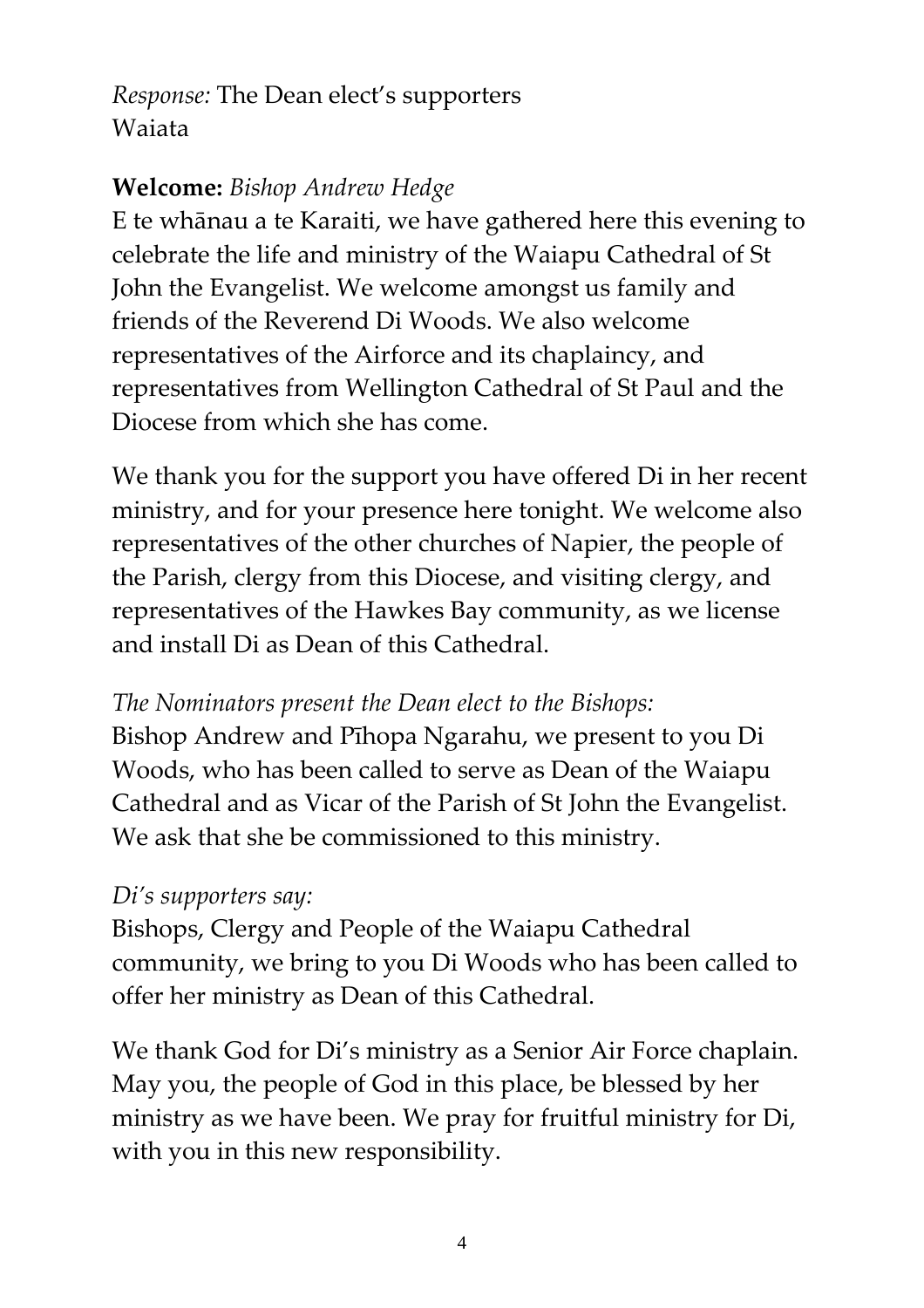### *Bishop Andrew:*

Thank you for bringing Di back to this Diocese. We thank God for the skills she brings with her. We pray for you, that God will continue to strengthen the life of your chaplaincy and Diocese. We pray God's blessing and thank you for this gift of Di.

*The Dean elect and her supporters are seated.*

# **Bishop:**

Grace to you and peace from God our Creator, the love at our beginning and without end, in our midst and with us. God is with us, here we find new life. Let us give thanks for the coming of God's reign of justice and love. **Jesus Christ is good news for the poor, release for the captives, recovery of sight for the blind and liberty for those who are oppressed** 

# *Forgiveness*

My brothers and sisters, we come seeking forgiveness for all we have failed to be and do as members of Christ's body. *Please sit.* 

God has promised forgiveness to all who turn to Christ in faith. *(silence)* 

*(Choir)* E te Ariki, kia aroha mai E te Karaiti, kia aroha mai E te Ariki, kia aroha mai

Words: Ian Render Tune: NEWLANDS ROAD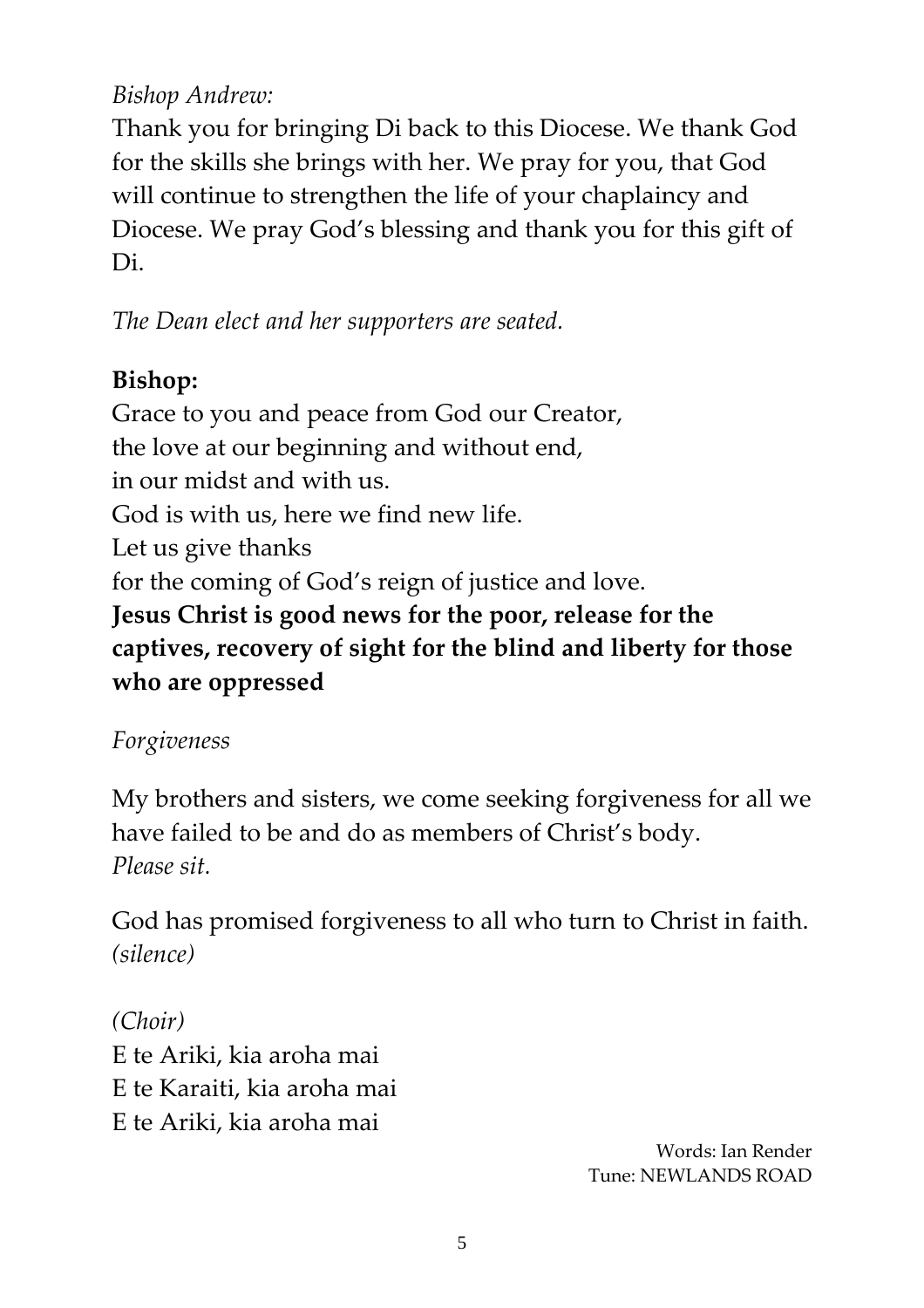## *Silence*

**Loving and all-seeing God, forgive us where we have failed to support one another and to be what we claim to be. Forgive us where we have failed to serve you; and where our thoughts and actions have been contrary to yours we ask your pardon.** 

Through the cross of Christ, God have mercy on you, pardon you and set you free. Know that you are forgiven and be at peace. God strengthen you in all goodness and keep you in life eternal. **Amen.** 

Kia mau te rongo o te Karaiti ki ō tātou ngākau. **Kia hira ake te noho o tāna kupu ki a tātou.** 

# **Psalm 15**

*Choir:* The just will live in the presence of the Lord. *Response:* **The just will live in the presence of the Lord.**

1. Lord, who shall dwell on your holy mountain? Those who walk without fault, those who act with justice and speak the truth from their heart, *The just will live…*

2. Those who do no wrong to their kindred, who cast no slur on their neighbours, who hold the godless in disdain, But honour those who fear the Lord; *The just will live…*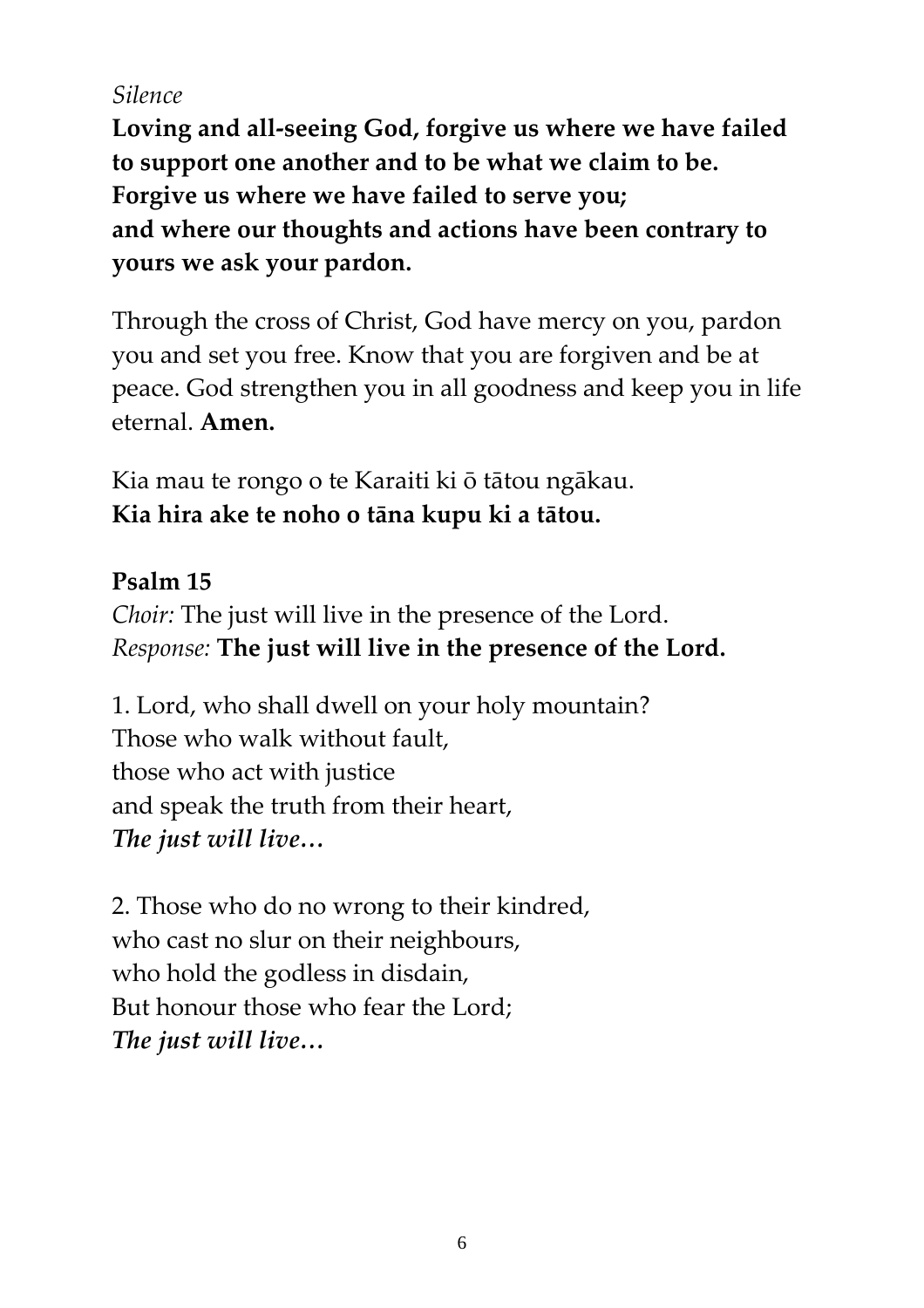3. Those who keep their words, come what may, who take no interest on a loan and accept no bribes against the innocent. Such people will stand form for ever. *The just will live…*

### **The Ministry of the Word**

## **The First Testament Reading:** Numbers 11:16,17, 24-29

## *The Seventy Elders*

So the Lord said to Moses, 'Gather for me seventy of the elders of Israel, whom you know to be the elders of the people and officers over them; bring them to the tent of meeting, and have them take their place there with you. I will come down and talk with you there; and I will take some of the spirit that is on you and put it on them; and they shall bear the burden of the people along with you so that you will not bear it all by yourself.

So Moses went out and told the people the words of the Lord; and he gathered seventy elders of the people, and placed them all around the tent. Then the Lord came down in the cloud and spoke to him, and took some of the spirit that was on him and put it on the seventy elders; and when the spirit rested upon them, they prophesied. But they did not do so again.

Two men remained in the camp, one named Eldad, and the other named Medad, and the spirit rested on them; they were among those registered, but they had not gone out to the tent, and so they prophesied in the camp. And a young man ran and told Moses, 'Eldad and Medad are prophesying in the camp.'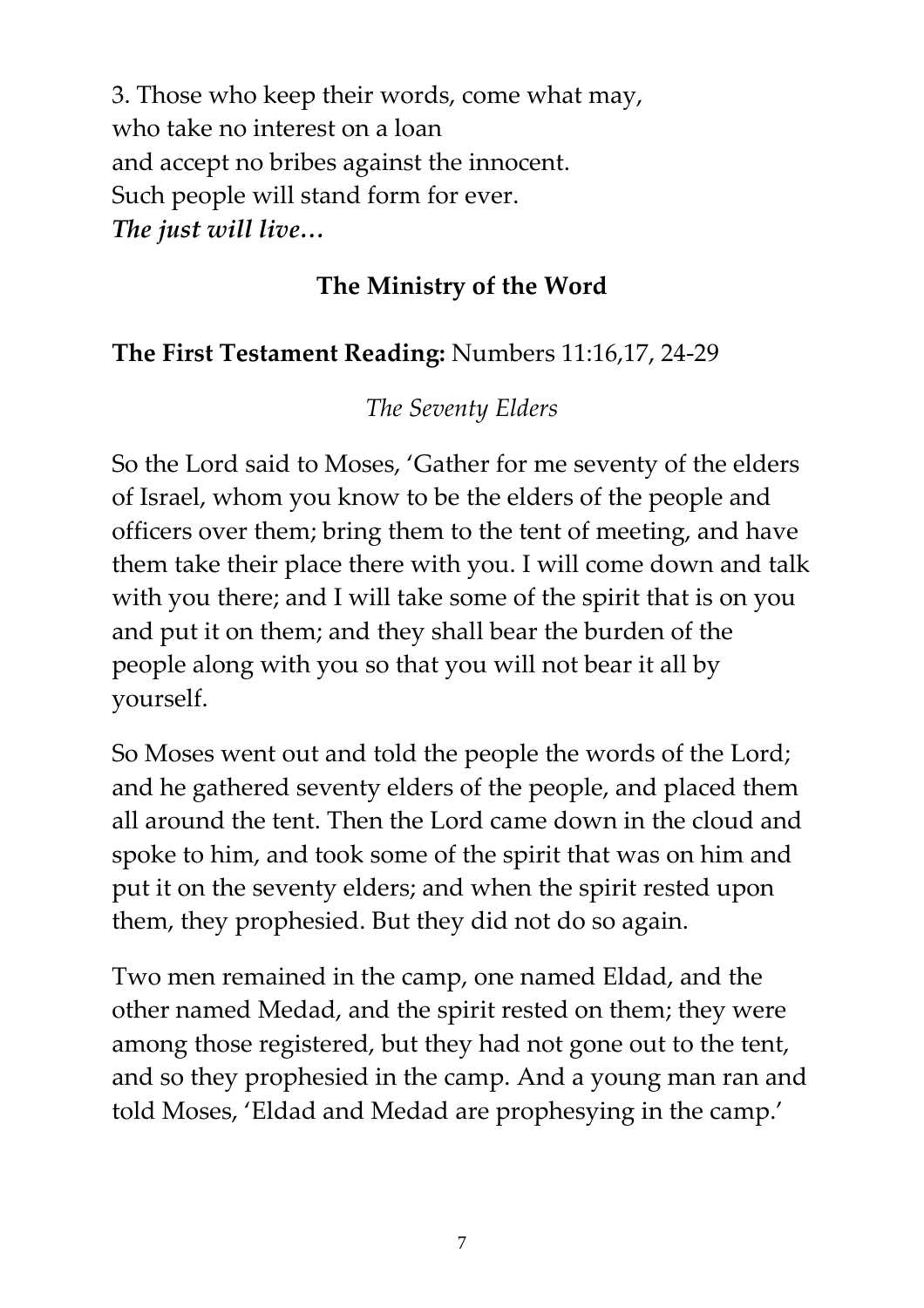And Joshua son of Nun, the assistant of Moses, one of his chosen men, said, 'My lord Moses, stop them!' But Moses said to him, 'Are you jealous for my sake?

Would that all the Lord's people were prophets, and that the Lord would put his spirit on them!' Hear what the Spirit is saying to the church **Thanks be to God**

*Please stand*

# **Magnificat**

My soul doth magnify the Lord, and my spirit hath rejoiced in God my Saviour.

For he hath regarded the lowliness of his handmaiden. For behold, from henceforth all generations shall call me blessed. For he that is mighty hath magnified me; and holy is his Name. And his mercy is on them that fear him throughout all generations.

He hath showed strength with his arm; he hath scattered the proud in the imagination of their hearts.

He hath put down the mighty from their seat, and hath exalted the humble and meek.

He hath filled the hungry with good things; and the rich he hath sent empty away.

He remembering his mercy hath holpen his servant Israel; as he promised to our forefathers, Abraham and his seed, for ever.

Glory to the Father and to the Son: and to the Holy Ghost; As it was in the beginning, is now, and ever shall be: world without end. Amen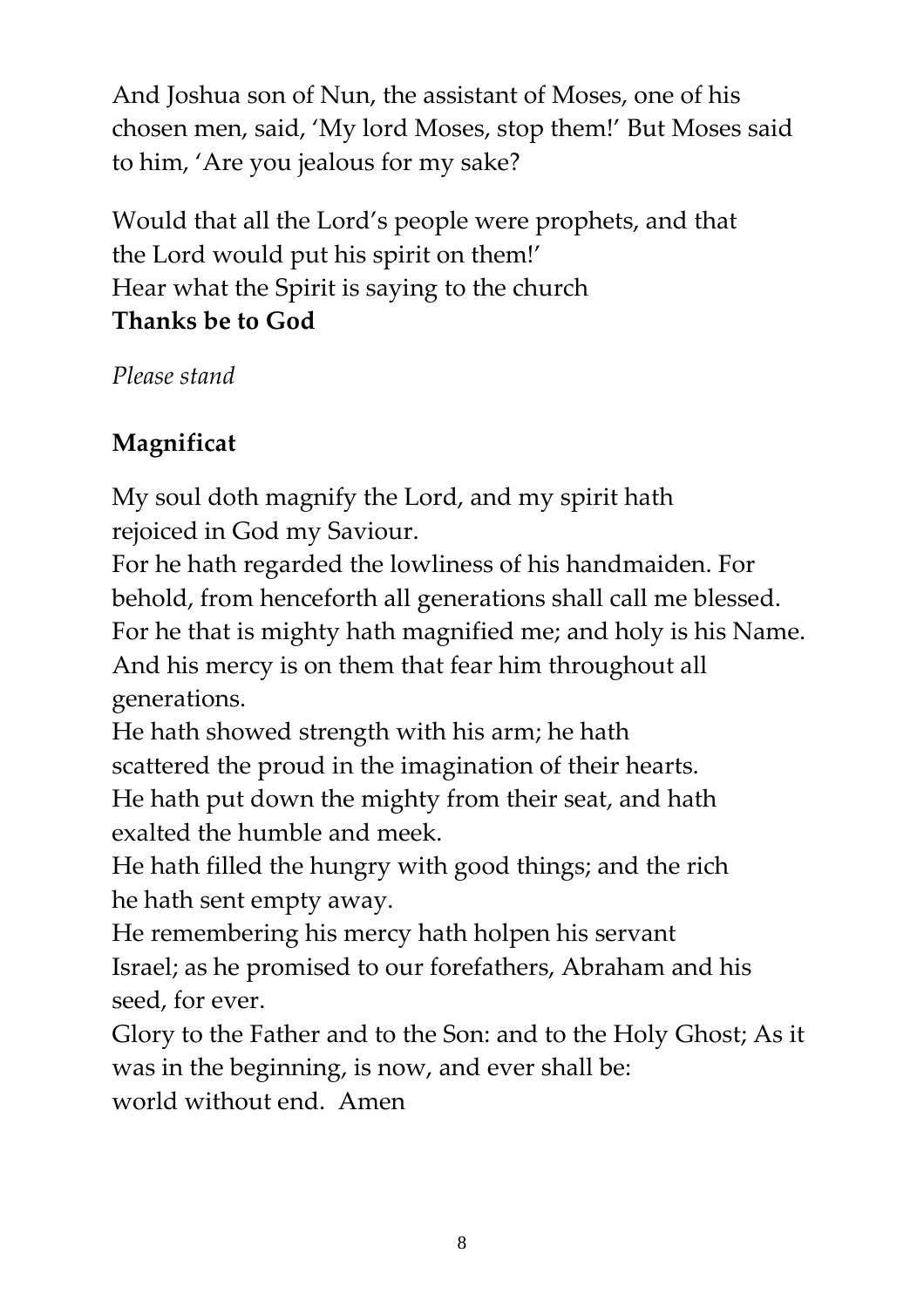**Hymn:** *Ye watchers and ye holy ones…*

**1. Ye watchers and ye holy ones, bright seraphs, cherubim, and thrones, raise the glad strain, Alleluia! Cry out, dominions, princedoms, powers, virtues, archangels, angels' choirs:** *Alleluia! Alleluia! Alleluia! Alleluia! Alleluia!*

**2. O higher than the cherubim, more glorious than the seraphim, lead their praises, Alleluia! Thou bearer of th' eternal Word, most gracious, magnify the Lord:** *Alleluia! Alleluia!*

**3. Respond, ye souls in endless rest, ye patriarchs and prophets blest, Alleluia! Alleluia! Ye holy twelve, ye martyrs strong, all saints triumphant, raise the song:** *Alleluia! Alleluia!*

**4 O friends, in gladness let us sing, supernal anthems echoing, Alleluia! Alleluia! To God the Father, God the Son, and God the Spirit, Three in One:** *Alleluia! Alleluia!*

> Words: A Riley Tune: LASST UNS ERFREUEN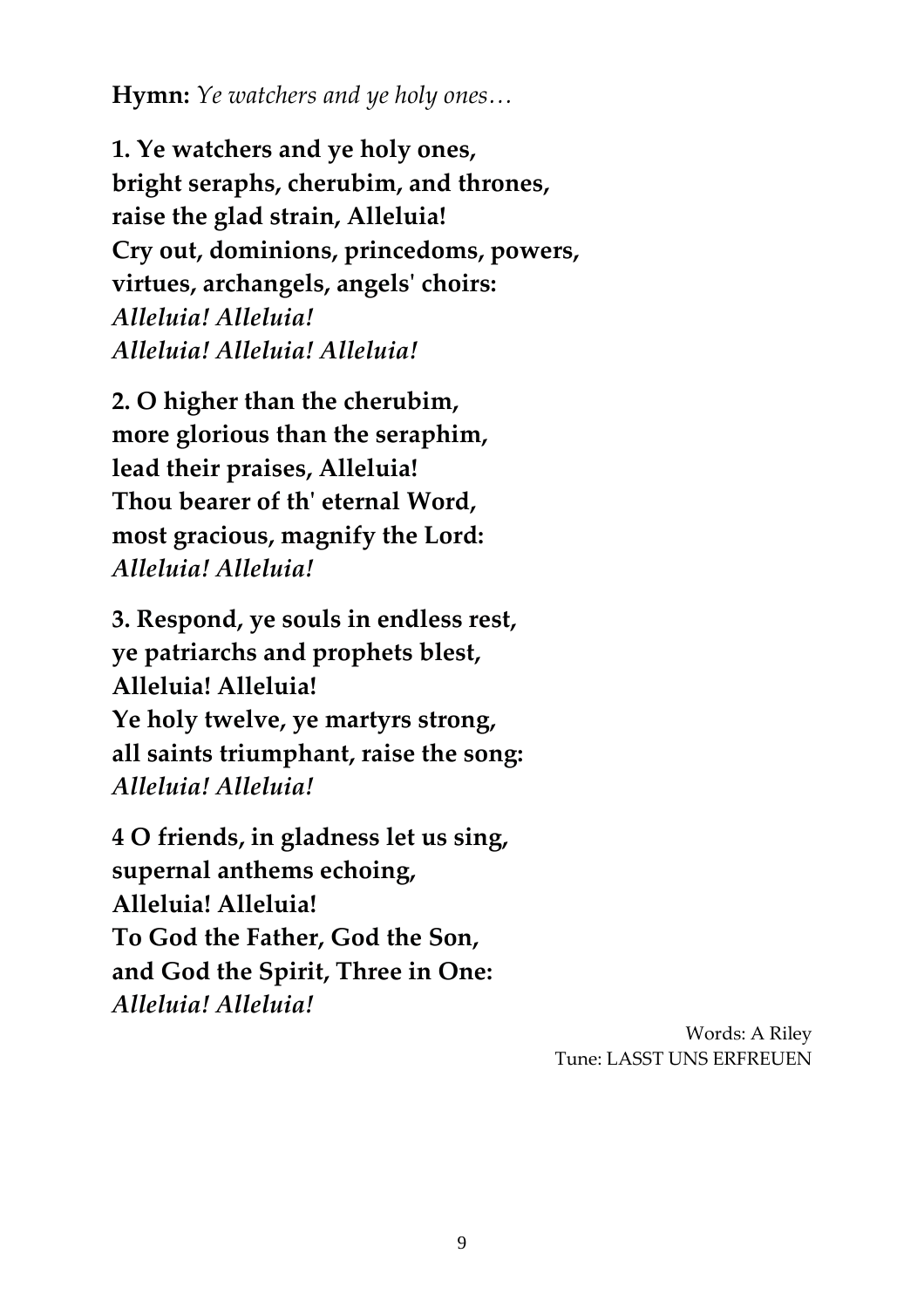## **The New Testament reading:** Luke 12:35-44

## *Watchful Slaves*

'Be dressed for action and have your lamps lit; be like those who are waiting for their master to return from the wedding banquet, so that they may open the door for him as soon as he comes and knocks. Blessed are those slaves whom the master finds alert when he comes; truly I tell you, he will fasten his belt and have them sit down to eat, and he will come and serve them. If he comes during the middle of the night, or near dawn, and finds them so, blessed are those slaves.

'But know this: if the owner of the house had known at what hour the thief was coming, he would not have let his house be broken into. You also must be ready, for the Son of Man is coming at an unexpected hour.'

## *The Faithful or the Unfaithful Slave*

Peter said, 'Lord, are you telling this parable for us or for everyone?' And the Lord said, 'Who then is the faithful and prudent manager whom his master will put in charge of his slaves, to give them their allowance of food at the proper time? Blessed is that slave whom his master will find at work when he arrives. Truly I tell you, he will put that one in charge of all his possessions.

Hear what the Spirit is saying to the church **Thanks be to God**

*Please stand*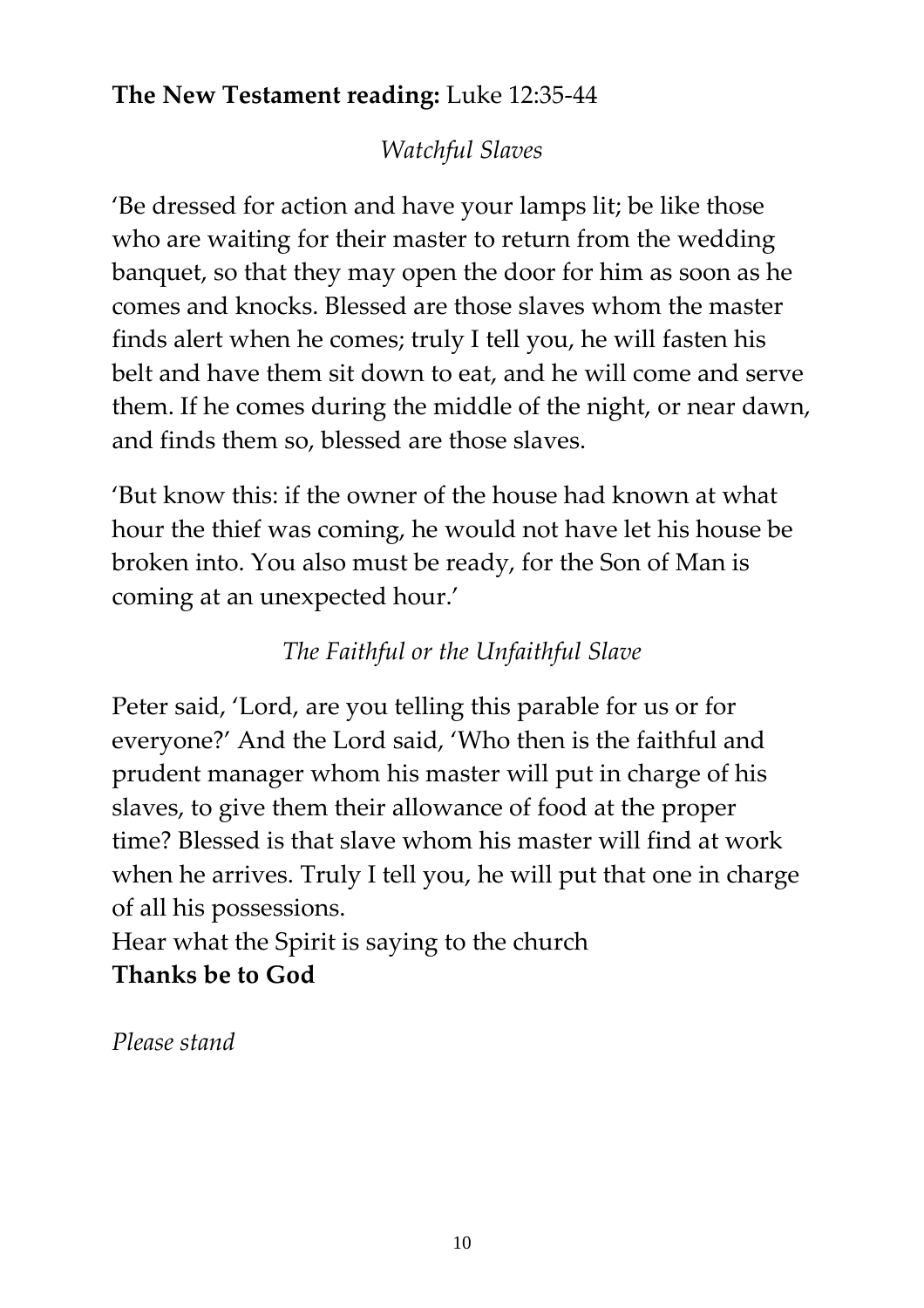# **Nunc Dimittis**

Lord, now lettest thou thy servant depart in peace, according to thy word.

For mine eyes have seen thy salvation,

Which thou hast prepared before the face of all people;

To be a light to lighten the Gentiles, and to be the glory of thy people Israel.

Glory to the Father and to the Son: and to the Holy Ghost; As it was in the beginning is now, and shall be: World without end. Amen

**Sermon:** *Bishop Andrew Hedge*

**Anthem:** *I was glad* Parry

# **The Commissioning in Ministry**

*The Bishop says:* 

Di, are you willing to serve in this new calling as Dean to this Cathedral? Will you ensure this Cathedral continues to be a church of welcome and hospitality especially for those who do not yet know Jesus across this city and diocese?

*The Dean elect replies:* 

I am so willing, with the help of God.

*The Bishop says:* 

Will you be faithful in carrying out the duties in the ministry God has called you to in this Cathedral Parish and this city? Will you seek to nourish the life of this Church as a house of prayer? Will you work with care and imagination with the vestry, and with all who serve God in this community? Will you take the Good News of Jesus Christ with you as you travel throughout this Diocese?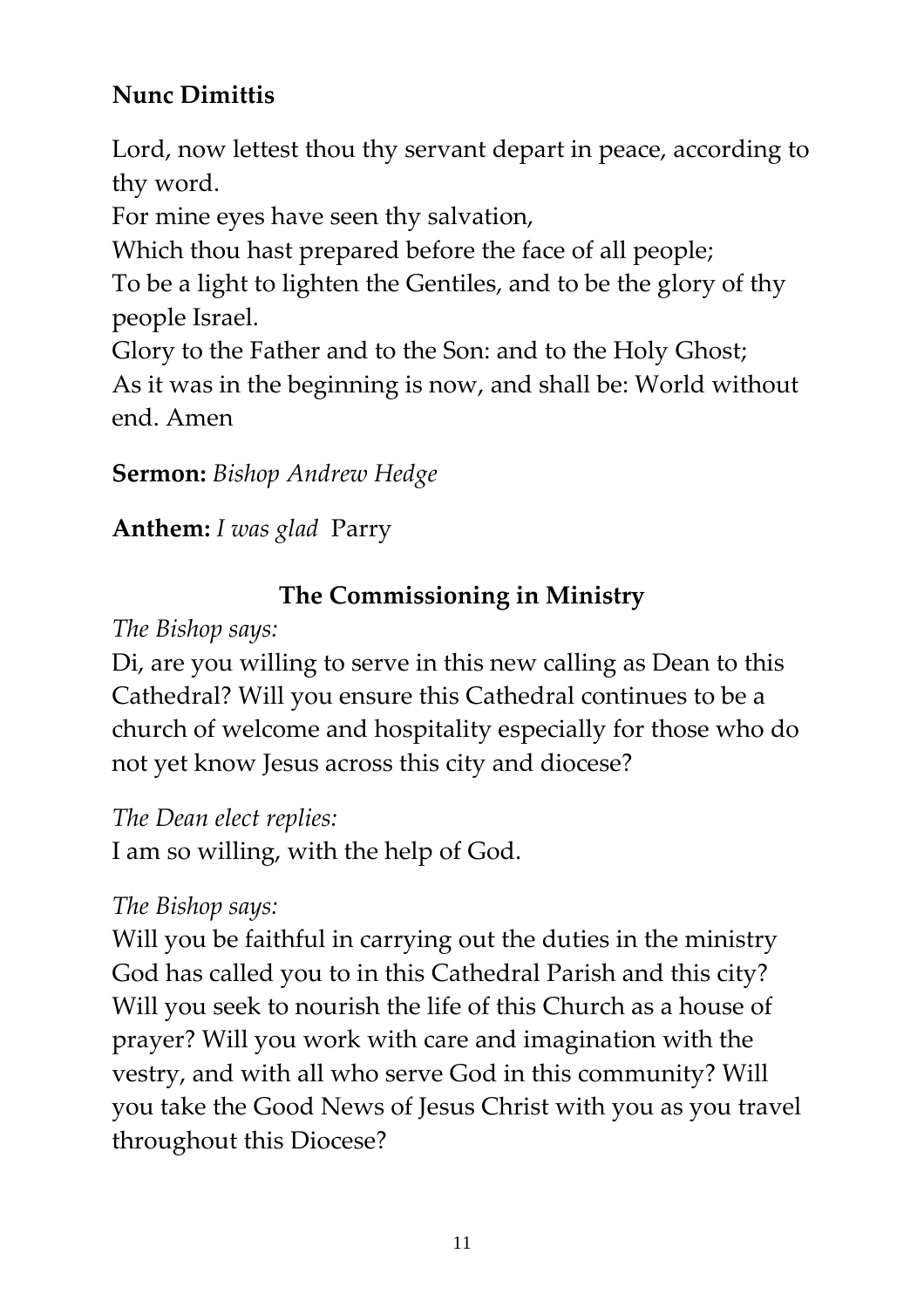### *The Dean elect:*

I will. God give me courage and humility.

### *The Bishop says:*

We are all called as people of God within the Anglican Church of Aotearoa and Polynesia to work together as Tikanga partners, to grow the Kingdom of God, to share our resources and skills in our passion for the Gospel. Di, will you do all within your power to serve our Three Tikanga Church within this diocese and shared hui amorangi?

#### *The Dean elect:*

I will. God give me the strength to take this kaupapa to the church, here, across our province and across our world.

*The Dean elect kneels before the Bishops. The congregation prays in silence.* 

### *The Bishops pray:*

Empowering Spirit, grant to your servant Di, called to the office of Dean here, the gifts of grace which she needs to fulfil this ministry. Guide, uphold, inspire her by your Holy Spirit to serve you faithfully as a leader in this church. In all that she does and says, may your glory be seen and your holy name be made known. **Amen.** 

#### *Bishop Andrew:*

Di, I admit you to the office of Dean of the Waiapu Cathedral Church of St John the Evangelist. Accept this charge which is both yours and mine, in the name of the Father, and of the Son, and Holy Spirit.

*The Diocesan Registrar, Colleen Kaye, reads the Dean's licence and then gives it to her.*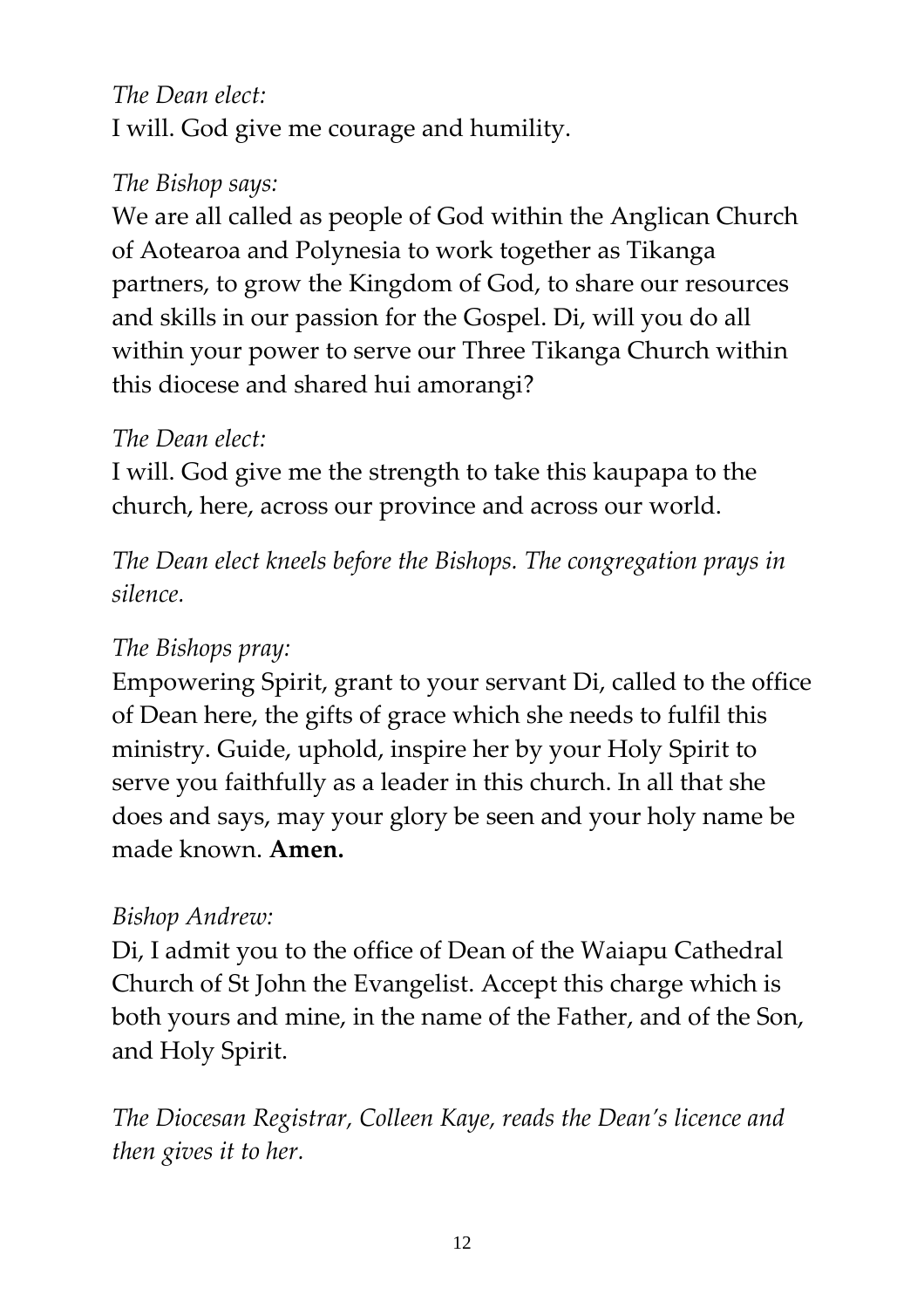*The Bishop accompanies the Dean to her stall, presents her with the Cathedral tippet and she is robed in the Dean's cope.* 

*The Dean, accompanied by the wardens and Lt Commander Paul Eady, Royal New Zealand Navy, rings the Veronica bell to indicate the beginning of this new season in the life of this Cathedral.*

#### *The Bishop continues*

Together as God's faithful people we celebrate the ministry of this Cathedral Church. Let us pray that God will strengthen our love for one another, and that we may be heralds of the Kingdom of God.

**The Prayers** *The new Dean prays for the church and the world, concluding with:*

**God of all ages, you call us to be your people; we give thanks for all who have served you in this place, and we seek the guidance of the Holy Spirit as we discover your vision for the present and the future, in this community and beyond; through Jesus Christ our redeemer. Amen.** 

#### **Te Inoi o te Ariki**

Kua ākona nei tātou e tō tātou Ariki, ka īnoi tātou waiata **E tō mātou Matua i te rangi Kia tapu tōu Ingoa. Kia tae mai tōu rangatiratanga. Kia meatia tāu e pai ai ki runga ki te whenua, kia rite anō ki tō te rangi. Hōmai ki a mātou āianei he taro mā mātou mō tēnei rā.**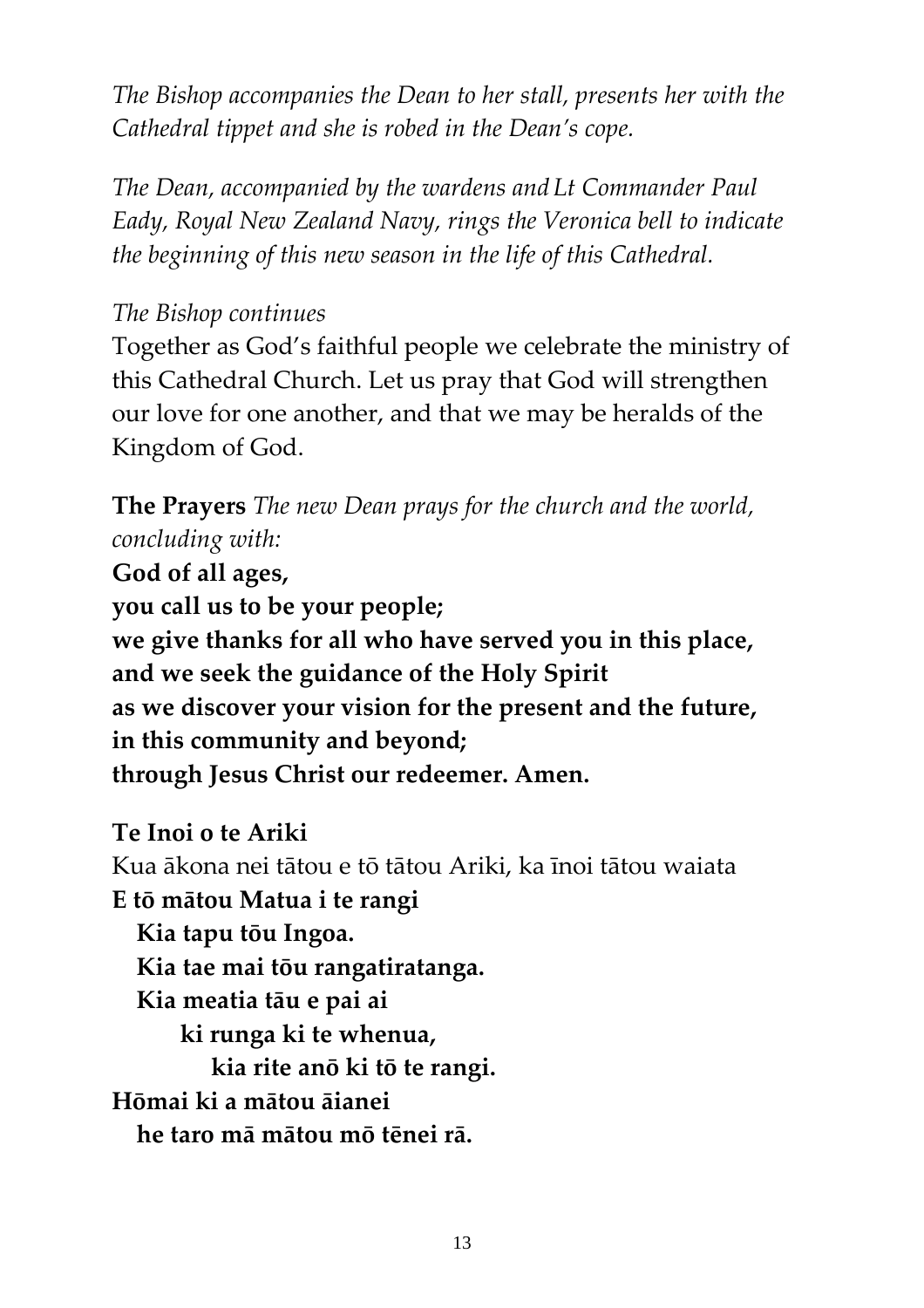**Murua ō mātou hara, Me mātou hoki e muru nei i ō te hunga e hara ana ki a mātou. Aua hoki mātou e kawea kia whakawaia; Engari whakaorangia mātou i te kino: Nōu hoki te rangatiratanga, te kaha, me te korōria, Āke ake ake. Āmine.**

**Hymn:** *Jesus of the eastern sky…*

| 1. Jesus of the eastern sky, | 2. Jesus of the roads and hills, |
|------------------------------|----------------------------------|
| calling from the shore;      | young and old seek out;          |
| 'Follow me to serve in faith | 'I as teacher, friend and guide  |
| among the rich and poor'     | help you face your doubts'.      |

*Hold my hand, embrace the world, rise in my love, aroha; take my bread, find new life, rise in my love, aroha.*

| 4. Jesus of the trees and    |
|------------------------------|
| lakes,                       |
| nurturing the earth;         |
| 'I am seed and bubbling      |
| spring, harvest of rebirth'. |
| Hold my hand                 |
|                              |

**5. Jesus of our towns and streets, neighbour to us all; 'Give us courage, vision, hope, Waiapu stand tall'**  *Hold my hand...*

Words & Music: Bill Bennett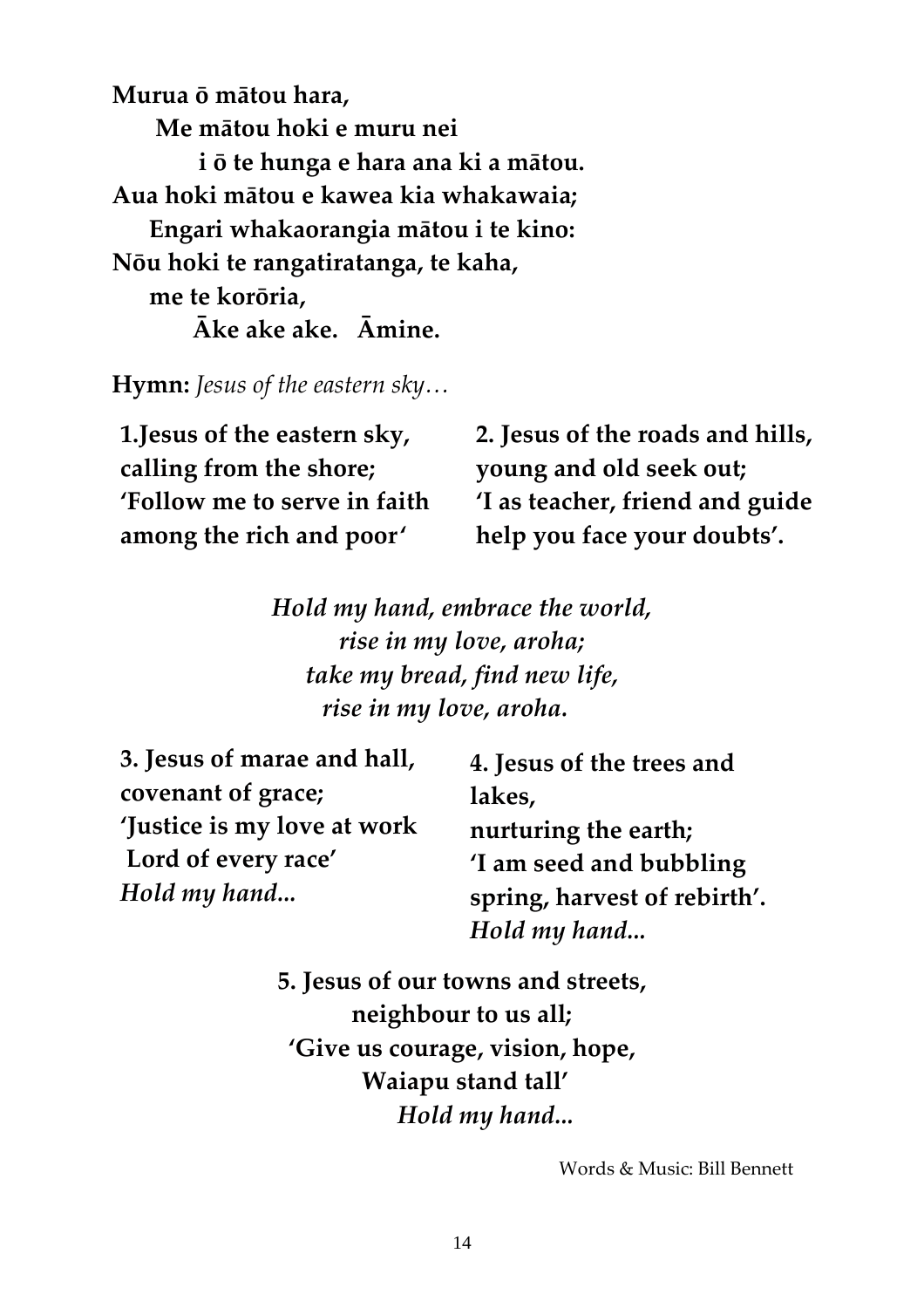# **Presentation of symbols to the new Dean**

*Representatives of the Cathedral present symbols to the Dean which relate to areas of ministry.* 

# **At the Font:**

*Cathedral Representatives: (Janine Melville and Pip Brooker)*  Dean Di, receive this water. Be among us to baptise as Christ commanded.

# *People:* **Amen**

*Bishop Andrew:* Jesus said: Go and make disciples of all nations, baptising them in the name of the Father, the Son and the Holy Spirit. Will you faithfully administer the sacrament of baptism here?

*Dean Di:* Yes I will. I shall baptise those who come to be made members of Christ's Church.

*The water is poured into the font* 

*Dean Di:* I ask you, my sisters and brothers in Christ, will you share with those who are baptised what we ourselves have received?

*People:* **We will share our delight in prayer, our love for the word of God, the desire to follow the way of Christ, and food for the journey.** 

# **At the Eagle Lectern:**

*Cathedral Representatives*: *(Susan Wylie and Rae Towers)* Dean Di, receive this Holy Bible. Be among us to proclaim God's word to God's people. *The Bible is placed open on the Eagle lectern.*  People: **Amen.**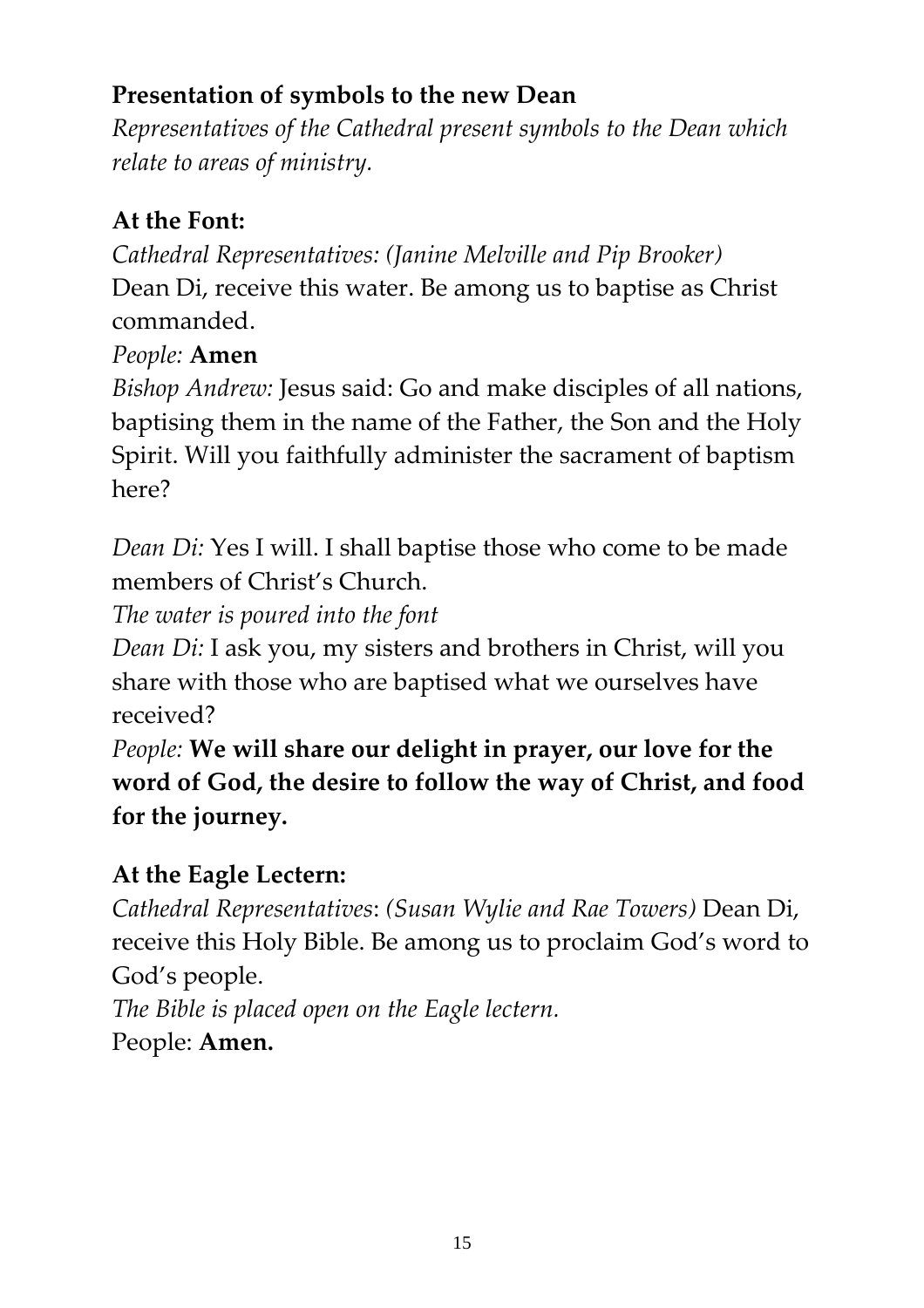*Bishop Andrew:* Jesus said: Go into the world and preach the good news to the whole creation.

Will you study and proclaim these scriptures, be a faithful teacher in this cathedral, and make known God's love for all?

*Dean Di:* Yes, I will. The scriptures will be the foundation of my teaching and preaching. May all that we speak and do be in accordance with them.

I ask you, my fellow pilgrims, will you seek renewal, will you share this new life, and reveal the way of Jesus to all people?

# *People:* **By God's grace and with your help, we will follow Christ.**

# **At the Altar:**

*Cathedral Representatives*: *(Lesley Carthew and Christine Kerr)* Dean Di receive this Prayer Book. Be among us as a person of prayer. *The prayer book is placed on the altar.*  People: **Amen.** 

*Cathedral Representatives: (Sue John and Jenny Baker*) Dean Di receive this holy oil. Be among us as a healer and reconciler. *The oil is placed on the altar. People:* **Amen**.

*Bishop Andrew:* Jesus said: love one another as I have loved you. Will you be a channel of God's love to others?

*Dean Di:* Yes, I will. I ask you, as fellow servants of Christ, will you join me in caring for our neighbours and our community so that through our love new life may come to others?

*People:* **By God's grace we will share Christ's love with others.**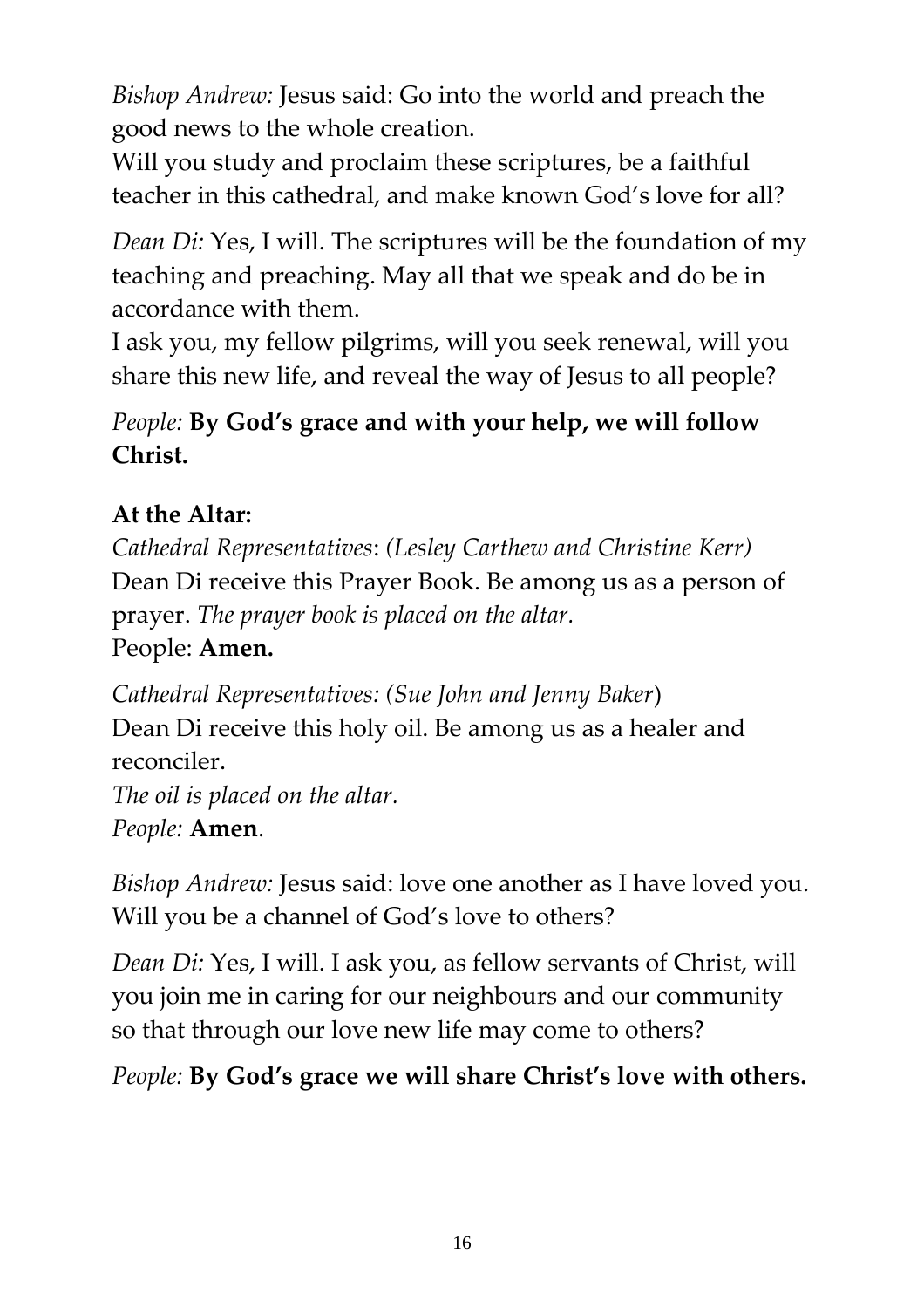*Cathedral Representatives: (Graeme West and Jennifer Harris)* Dean Di, receive this bread and wine, be among us to preside at the Eucharist which we celebrate together*. Bread and wine are placed on the altar People:* **Amen** 

# *Bishop Andrew:* Jesus said: I am the bread of life; whoever comes to me shall not hunger, and whoever believes in me shall never thirst.

Will you faithfully celebrate the Eucharist with God's family in this Cathedral?

*Dean Di:* Yes, I will. I ask the people of God; will you share with me in this family meal of the Church?

# *People:* **By God's grace we will join with you in the worship of God, Creator, Redeemer and Giver of life.**

*Cathedral Representatives:* (Alison Thomson and Dale Meredith) Dean Di, receive the Book of Vestry minutes and these symbols of our ministry; be among us as leader. We offer you our friendship and support as we join together in this work to which God has called us. Be among us as one who enables the whole mission of the Church.

# *People:* **Amen**

*Bishop Andrew:* The Apostle Peter said: Tend the flock of God that is in your charge, not under compulsion, but willingly, not as domineering over those in your charge, but being an example to the flock.

# *The Bishop continues*

Will you encourage others to share in the stewardship of money and talents and the faithful management of Cathedral affairs?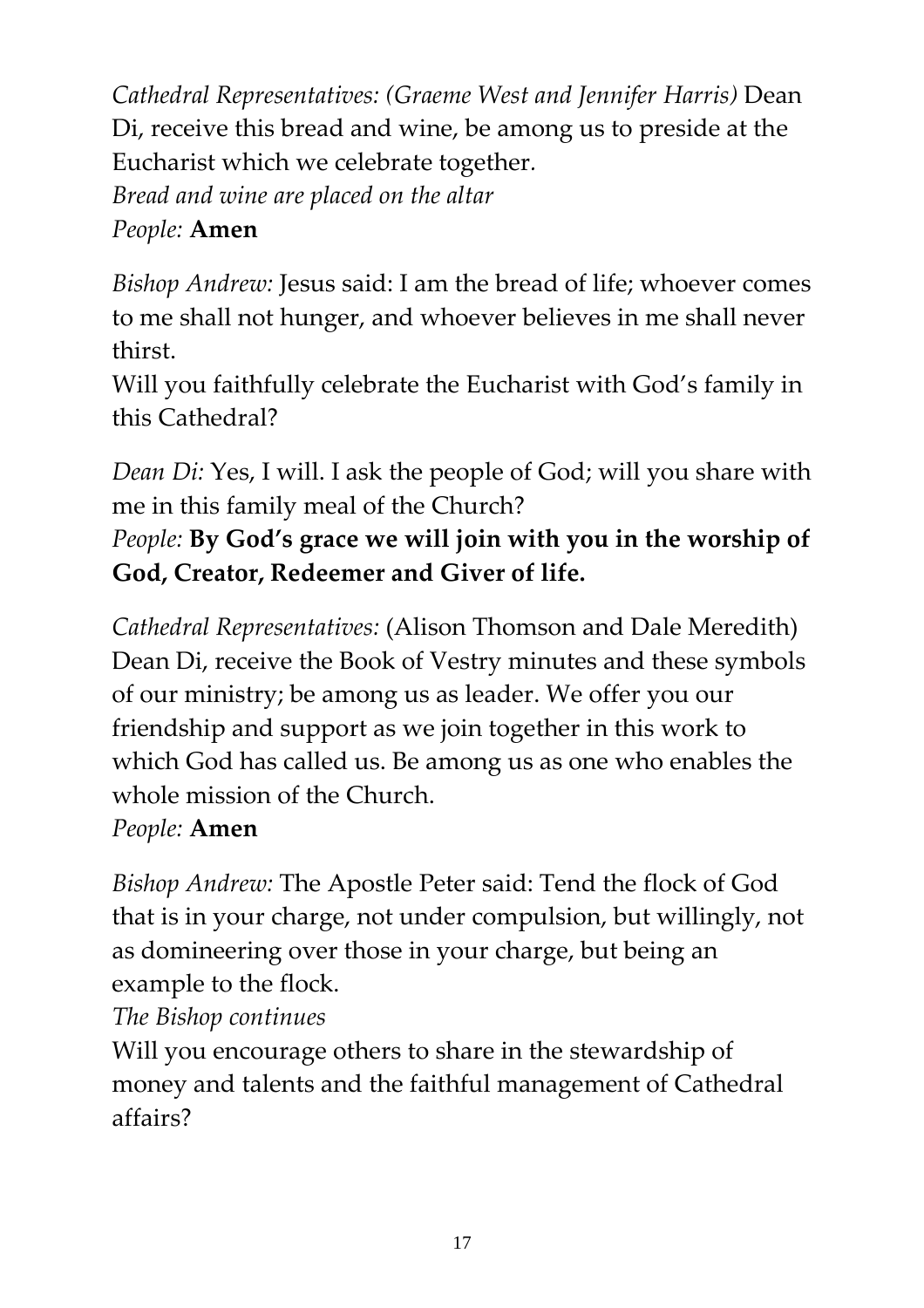Will you oversee and encourage the ministries within the parish to grow and be strengthened? Will you exercise pastoral care of the family of God across the Cathedral?

### *Dean Di:* With God's help I will.

I ask you, as fellow members of the Body of Christ, will you give your time, talents, and money in support of this Cathedral and love and forgive each other as Christ loves and forgives? *People:* **By God's grace we will** 

**Anthem:** *How lovely are thy dwellings* Brahms

## **Presentation of Cathedral Gifts**

*Gifts of welcome are brought to the Dean.*

### **Messages of Welcome**

*Representatives of the wider Church and community bring messages of welcome to the Dean. Her Worship Kirsten Wise, Mayor of Napier Her Worship Sandra Hazelhurst, Mayor of Hastings Councillor Martin Williams, Hawkes Bay Regional Council Lt Commander Paul Eady Royal New Zealand Navy Inner City Churches covenant: Fr Barry Scannell Archdeacon David van Oeveren Lucy Laitinen CEO Anglican Care, Waiapu*

*Anyone who would like to welcome Di as Dean of Waiapu Cathedral is invited to come to the lectern at this time.*

*Dean Di responds to the greetings.*

**The Blessing:** *Bishop Andrew Hedge*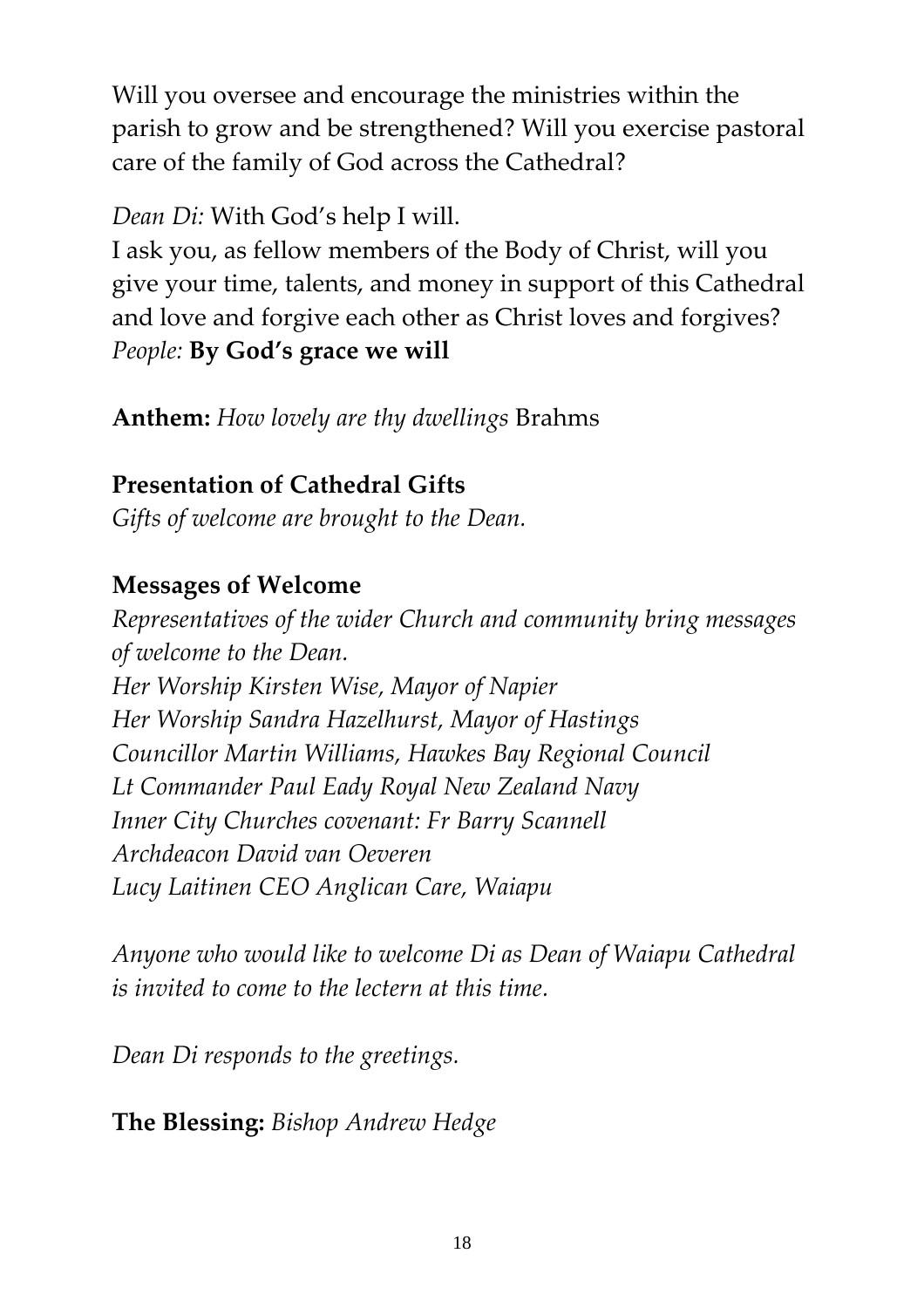**Recessional:** *The day thou gavest …*

**1. The day thou gavest, Lord, is ended, The darkness falls at thy behest; To thee our morning hymns ascended, Thy praise shall sanctify our rest.**

**2. We thank thee that thy Church, unsleeping, While earth rolls onward into light, Through all the world her watch is keeping, And rests not now by day or night.**

**3. As o'er each continent and island The dawn leads on another day, The voice of prayer is never silent, Nor dies the strain of praise away.**

**4. The sun that bids us rest is waking Our brethren 'neath the western sky, And hour by hour fresh lips are making Thy wondrous doings heard on high.**

**5. So be it, Lord; thy throne shall never, Like earth's proud empires, pass away; Thy Kingdom stands, and grows for ever, Till all thy creatures own thy sway**

> Words: John Ellerton Tune: ST CLEMENT

#### **Voluntary:** *RNZAF Band*

*The procession out is led by the choir, Diocesan clergy then visiting clergy, then Cathedral clergy, the Dean and Bishops.* 

*Please join us at the rear of the Cathedral for refreshments.*